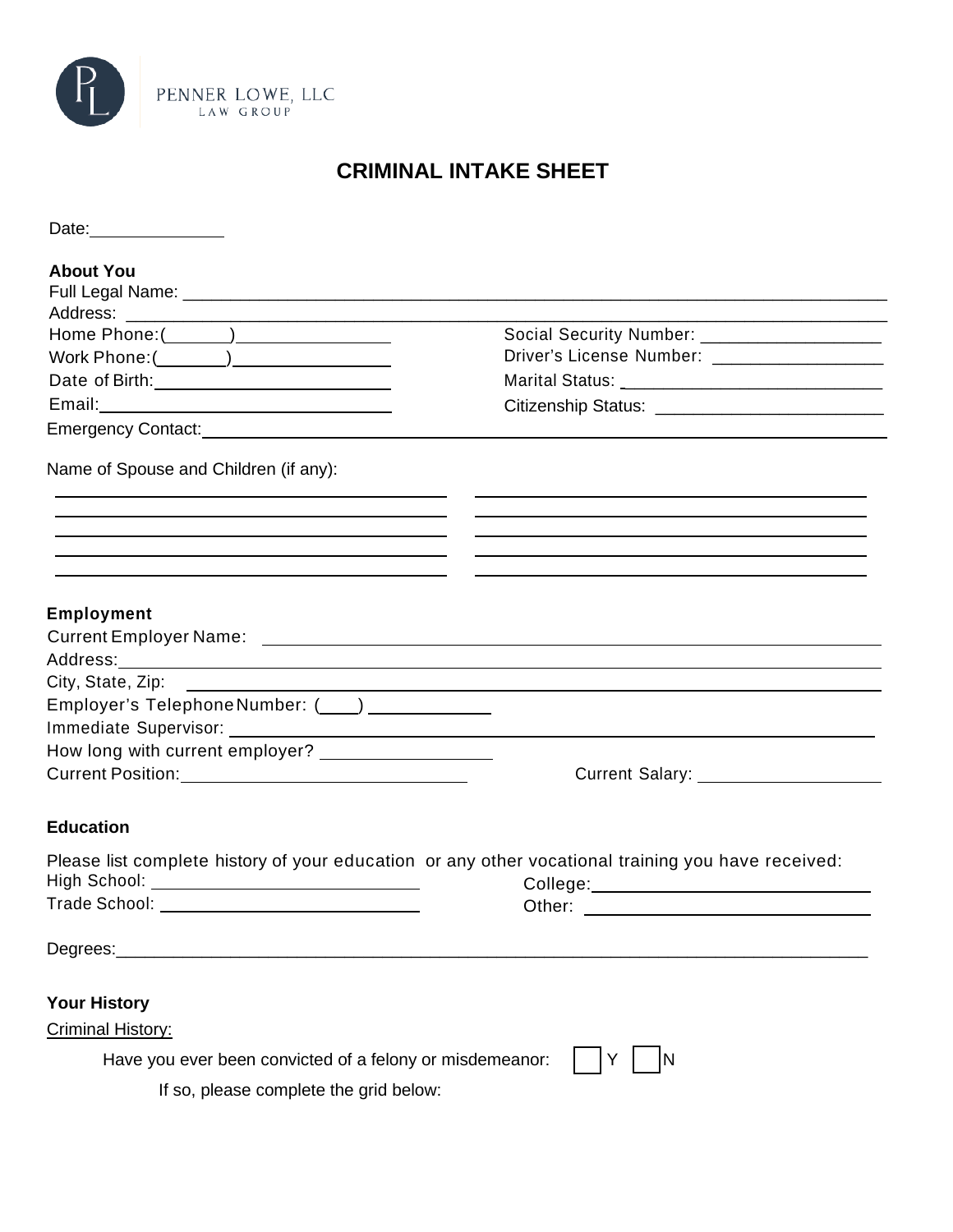| <b>Case Number</b>          | Charge | <b>Class</b>                                                                                                                                           | <b>Offense Date</b> | <b>Disposition</b> | <b>Disposition</b><br>Date | <b>Jurisdiction</b> |
|-----------------------------|--------|--------------------------------------------------------------------------------------------------------------------------------------------------------|---------------------|--------------------|----------------------------|---------------------|
|                             |        |                                                                                                                                                        |                     |                    |                            |                     |
|                             |        |                                                                                                                                                        |                     |                    |                            |                     |
|                             |        |                                                                                                                                                        |                     |                    |                            |                     |
|                             |        | Have you ever had records sealed or expunged? $Y$<br>If yes, please provide information on the underlying offense, the name and location of the court, |                     | N                  |                            |                     |
|                             |        | Are you now or have you ever been on probation or parole? $\Box Y$                                                                                     |                     |                    |                            |                     |
| Alcohol History:            |        |                                                                                                                                                        |                     |                    |                            |                     |
|                             |        |                                                                                                                                                        |                     |                    |                            |                     |
|                             |        | Have you had any prior treatment related to alcohol? ____________________________                                                                      |                     |                    |                            |                     |
|                             |        |                                                                                                                                                        |                     |                    |                            |                     |
| Drug History:               |        |                                                                                                                                                        |                     |                    |                            |                     |
|                             |        |                                                                                                                                                        |                     |                    |                            |                     |
|                             |        | What drug do you use?<br><u> What drug</u> do you use?                                                                                                 |                     |                    |                            |                     |
|                             |        | Have you had any prior treatment related to drugs?_______________________________                                                                      |                     |                    |                            |                     |
|                             |        |                                                                                                                                                        |                     |                    |                            |                     |
| <b>Current medications:</b> |        |                                                                                                                                                        |                     |                    |                            |                     |

### Please list any medications you currently take:

| Name | Dosage | Frequency | Reason for taking | Started taking |
|------|--------|-----------|-------------------|----------------|
|      |        |           |                   |                |
|      |        |           |                   |                |
|      |        |           |                   |                |
|      |        |           |                   |                |

### Mental Health History:

Have you been hospitalized in the past?  $Y \cap N$ 

Have you received prior mental health treatment?  $Y \cap N$ 

Diagnosis:\_\_\_\_\_

| Year | Location of treatment | Length of treatment | Reason |
|------|-----------------------|---------------------|--------|
|      |                       |                     |        |
|      |                       |                     |        |

\_\_\_\_\_\_\_\_\_\_\_\_\_\_\_\_\_\_\_\_\_\_\_\_\_\_\_\_\_\_\_\_\_\_\_\_\_\_\_\_\_\_\_\_\_\_\_\_\_\_\_\_\_\_\_\_\_\_\_\_\_\_\_\_\_\_\_\_\_\_\_\_\_\_\_\_\_\_\_\_\_\_ \_\_\_\_\_\_\_\_\_\_\_\_\_\_\_\_\_\_\_\_\_\_\_\_\_\_\_\_\_\_\_\_\_\_\_\_\_\_\_\_\_\_\_\_\_\_\_\_\_\_\_\_\_\_\_\_\_\_\_\_\_\_\_\_\_\_\_\_\_\_\_\_\_\_\_\_\_\_\_\_\_\_

Notes:\_\_\_\_\_\_\_\_\_\_\_\_\_\_\_\_\_\_\_\_\_\_\_\_\_\_\_\_\_\_\_\_\_\_\_\_\_\_\_\_\_\_\_\_\_\_\_\_\_\_\_\_\_\_\_\_\_\_\_\_\_\_\_\_\_\_\_\_\_\_\_\_\_\_\_\_\_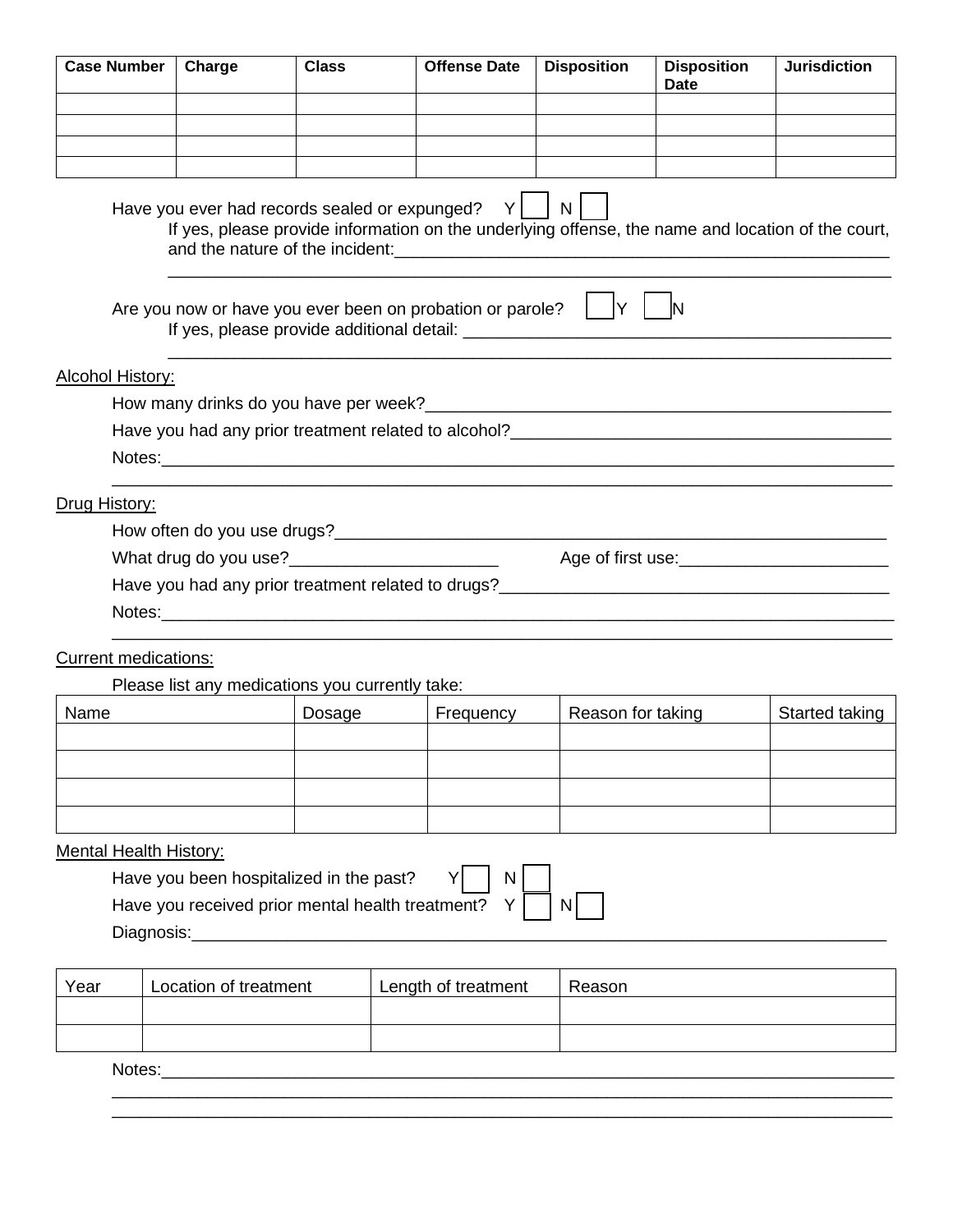#### Pending Charges:

Do you have any pending charges other than the offense for which you are seeing us?  $Y \cap N$ If yes, please complete the grid below:

| <b>Case Number</b> | <b>Charge</b> | <b>Class</b> | <b>Alleged</b><br><b>Victim</b> | <b>Offense Date</b> | <b>Attorney</b> | <b>Next Court</b><br><b>Date</b> |
|--------------------|---------------|--------------|---------------------------------|---------------------|-----------------|----------------------------------|
|                    |               |              |                                 |                     |                 |                                  |
|                    |               |              |                                 |                     |                 |                                  |
|                    |               |              |                                 |                     |                 |                                  |

## **About The Current Charges**

Current Charges

| <b>Case Number</b> | Charge | <b>Class</b> | <b>Alleged Victim</b> | <b>Offense Date</b> |
|--------------------|--------|--------------|-----------------------|---------------------|
|                    |        |              |                       |                     |
|                    |        |              |                       |                     |
|                    |        |              |                       |                     |

Do you have an upcoming court date? \_\_\_\_\_\_\_\_\_\_\_\_\_\_\_\_\_\_\_\_\_\_\_\_\_\_\_\_\_\_\_\_\_\_\_\_\_\_\_\_\_\_\_\_\_\_\_\_\_\_\_\_\_\_\_\_\_

| Did you post a bond? Y |  | N. |
|------------------------|--|----|
|------------------------|--|----|

If yes, please provide the amount posted and any special conditions of bond:<br>

| <b>Facts</b>                          |  |
|---------------------------------------|--|
|                                       |  |
|                                       |  |
|                                       |  |
| Do you have a police report number?   |  |
| Was there a ticket issued? $Y$<br>$N$ |  |
| Do you have a ticket number?          |  |

\_\_\_\_\_\_\_\_\_\_\_\_\_\_\_\_\_\_\_\_\_\_\_\_\_\_\_\_\_\_\_\_\_\_\_\_\_\_\_\_\_\_\_\_\_\_\_\_\_\_\_\_\_\_\_\_\_\_\_\_\_\_\_\_\_\_\_\_\_\_\_\_\_\_\_\_\_\_\_\_\_\_

| Do you have any Co-defendant(s)? $Y \cup N$ |  |  |  |  |
|---------------------------------------------|--|--|--|--|
|                                             |  |  |  |  |

If yes, please provide the following:

| <b>Relationship to you</b> | Address & phone number | DOB or approx. age |
|----------------------------|------------------------|--------------------|
|                            |                        |                    |
|                            |                        |                    |
|                            |                        |                    |
|                            |                        |                    |
|                            |                        |                    |
|                            |                        |                    |
|                            |                        |                    |